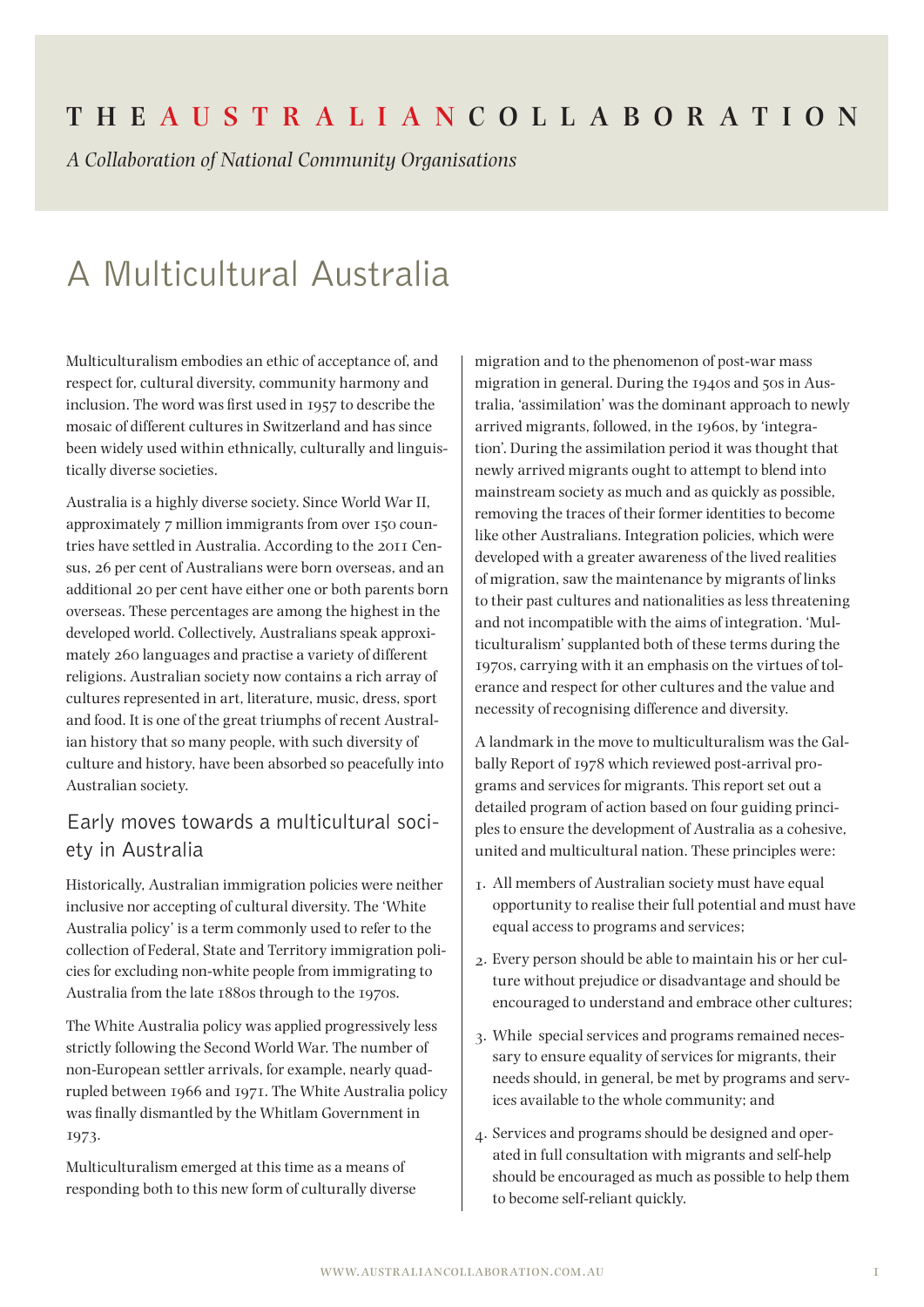## Recent multicultural policy and practice in Australia

Support for multiculturalism was carried through from the Whitlam Labor Government (1972-75) to the Fraser Coalition Government (1975-83), and was likewise maintained under both the Hawke and Keating Labor Governments from 1983-1996. In 1989, the Hawke Government released the *National Agenda for a Multicultural Australia*, setting down an important set of principles and values underpinning multicultural policy. These principles include:

- The right to express individual heritage, language and religion;
- • The right to equality of treatment and opportunity and the removal of racial, ethnic, religious, language, gender or birthplace barriers;
- • The need to develop and utilise the skills and talents of all Australians;
- • The obligation of all Australians to accept the basic structures and principles of Australian society; and
- The understanding that to express one's own culture and beliefs brings a reciprocal responsibility to accept the rights of others to do the same.

Under the Coalition Government led by John Howard (1996 - 2007), Government support for multiculturalism waned as the Government sought to revive the ideals of cultural unity, assimilation and integration. Although a National Multicultural Advisory Council (NMAC) was launched in 1997, subsequent policy de-emphasised ethnic group rights, while affirming Australian values and citizenship. While acknowledging the contribution of all Australians to the success of our multicultural society, the 1999 NMAC report *Australian Multiculturalism for a New Century: Towards Inclusiveness* particularly stressed "the heritage of Great Britain and Ireland from which our democracy has evolved", as well as identifying the "special social values of mateship and *a fair go*" as contributing to community harmony.

The Howard Government's negative stance towards multiculturalism was reflected in its reluctance to use the term officially. The Government also introduced the Australian

citizenship test, without referring to multiculturalism as a feature of Australia's national identity. The uncertainty over multiculturalism in this period was exacerbated by, and itself fed into, the social and cultural tensions and anxieties that emerged in the wake of the September 11 terrorist attacks in New York, and the subsequent bombings in Madrid and Bali.

The Labor Government led by Kevin Rudd (2007-2010) sought to reverse the trend of the previous decade and reintroduced measures in support for multiculturalism. It established a new National Multicultural Advisory Council (NMAC) asked to provide advice on:

- social cohesion issues relating to Australia's cultural and religious diversity;
- overcoming intolerance and racism in Australia;
- • communicating the social and economic benefits of Australia's cultural diversity to the broad community; and
- matters relating to the social and civic participation of migrants in Australian society.

In April 2010, the Council released its statement on cultural diversity, entitled 'The People of Australia'. It called for an appreciation of the multicultural character of Australia and made ten recommendations to Government, including the establishment of a permanent and independent bipartisan body to advise and consult on policies to inform a national multicultural Australian strategy; the establishment of an anti-racism strategy; the development of strategies to address the particular needs of vulnerable migrants and refugees; and attention to cultural and linguistic barriers in the design and implementation of policies and programs.

In February 2011, the Gillard Labor Government launched a new multicultural policy statement entitled 'The People of Australia'. The policy reaffirms 'support for a culturally diverse and socially cohesive nation' and draws on the 2010 recommendations of the NMAC. The Government also agreed to the establishment of a permanent and independent body, the Australian Multicultural Council, to advise the government on policies and emerging issues.

Promotion of multiculturalism occurs not only through government, but also through the efforts of many nongovernment organisations, some increasingly responsible,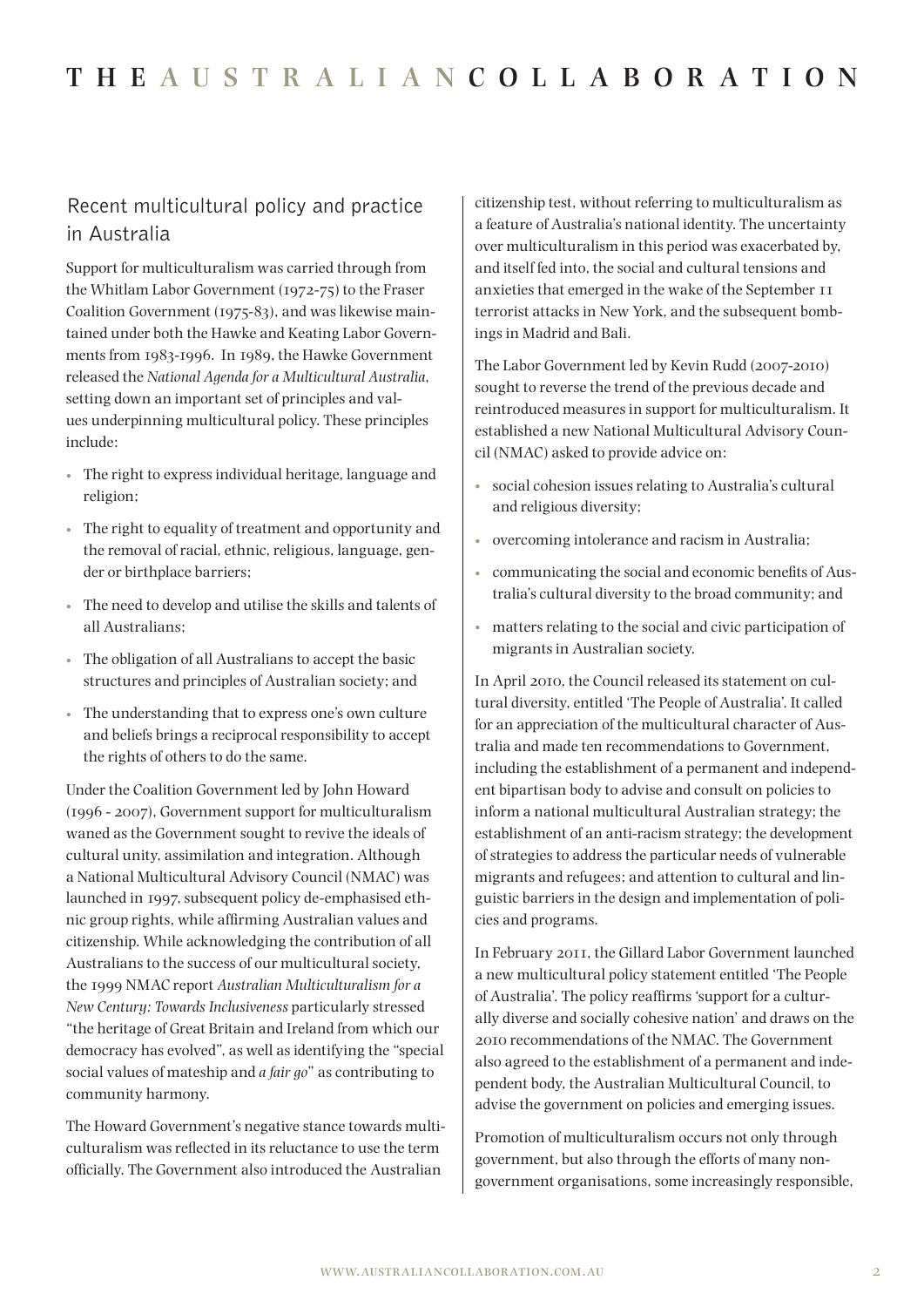too, for much social service delivery. Two examples of nongovernment bodies working in the area of multiculturalism are the Australian Multicultural Foundation (AMF) and the Australian Partnership of Religious Organisations (APRO).

The AMF develops initiatives that promote awareness and understanding of the diversity of cultures and their contribution to Australian society. It also carries out significant research.

The Australian Partnership of Religious Organisations (formerly, the Australian Partnership of Ethnic and Religious Organisations) is an example of different faith and ethnic communities in Australia working together to promote democracy, multiculturalism and social justice.

## Challenges to multiculturalism

A conservative reaction to the ideas and practices associated with multiculturalism developed during the course of the 1980s as part of a wider rhetoric now described as the 'culture wars'. Multiculturalism was questioned as an element of so called 'elitism' and 'political correctness' and as giving too much attention to the needs of 'minorities' at the expense of 'ordinary' or 'mainstream' Australians. Such views underpinned much of the negativity towards multiculturalism that was expressed by the Howard Government, John Howard himself having long been a critic of multiculturalism prior to becoming Prime Minister. The highly-charged public and political debate about asylum seekers (who are largely from Islamic countries) emerged at this time, and it remains both divisive and influential.

Outside of the 'culture wars', critics of multiculturalism have questioned such things as the vagueness of the term and its general utility, asking for instance, whether the needs of migrants are not already being adequately met by our existing liberal democratic institutions. The inclusion of Indigenous Australians in discussions about multiculturalism, has, moreover, been perennially controversial.

## Multiculturalism and public opinion

Despite these debates and controversies, surveys of public opinion have suggested a generally high level of support for multiculturalism. A recent SBS report, *Connecting Diversity: Paradoxes of Multicultural Australia* indicated that focus group participants valued cultural diversity for

its contribution to intercultural understanding, but were unsympathetic towards cultural groups that keep themselves apart. The report found that despite recent instances of intercultural and inter-racial tension, Australia is more accepting of cultural diversity than it was 20 or 30 years ago. The *Connecting Diversity* report drew on a landmark national survey conducted in 2002, *Living Diversity: Australia's Multicultural Future,* which found that the majority of Australians support multiculturalism, that most Australians believe immigration has been beneficial and that most Australians accept cultural diversity as an integral part of Australian life.

The Scanlon Foundation's *Mapping Social Cohesion* survey in 2012 similarly revealed broad support for a nondiscriminatory approach to immigration, with the large majority of respondents taking an attitude that was either positive or neutral towards immigrants from various ethnic backgrounds. The highest levels of negative feeling were recorded in relation to immigrants from Lebanon and Iraq, as well as those from a number of African countries, however, even in these cases, positive or neutral responses were expressed by at least 74 per cent of respondents. Less than half (38 per cent) of the people surveyed regarded the immigration intake as 'too high', while a total of 56 per cent regarded the intake as either 'about right' (42 per cent) or 'too low' (14 per cent). Attitudes to asylum seekers were, however, generally unfavourable, with only 23 per cent of respondents agreeing that asylum seekers arriving by boat should be eligible for permanent residence.

## A final comment

The researcher Elsa Koleth has observed that 'multiculturalism has served a number of goals over the years, including the pursuit of social justice, the recognition of identities and appreciation of diversity, the integration of migrants, nation-building, and attempts to achieve and maintain social cohesion.'

Looking to the future, many challenges lie ahead. The effort required to create a tolerant, socially cohesive society accepting of many different faiths and cultures remains of great significance. The questions raised by the asylum seeker debate are far from being resolved. Population growth, and the policies that have led to it, are transforming Australian society, posing other problems. How